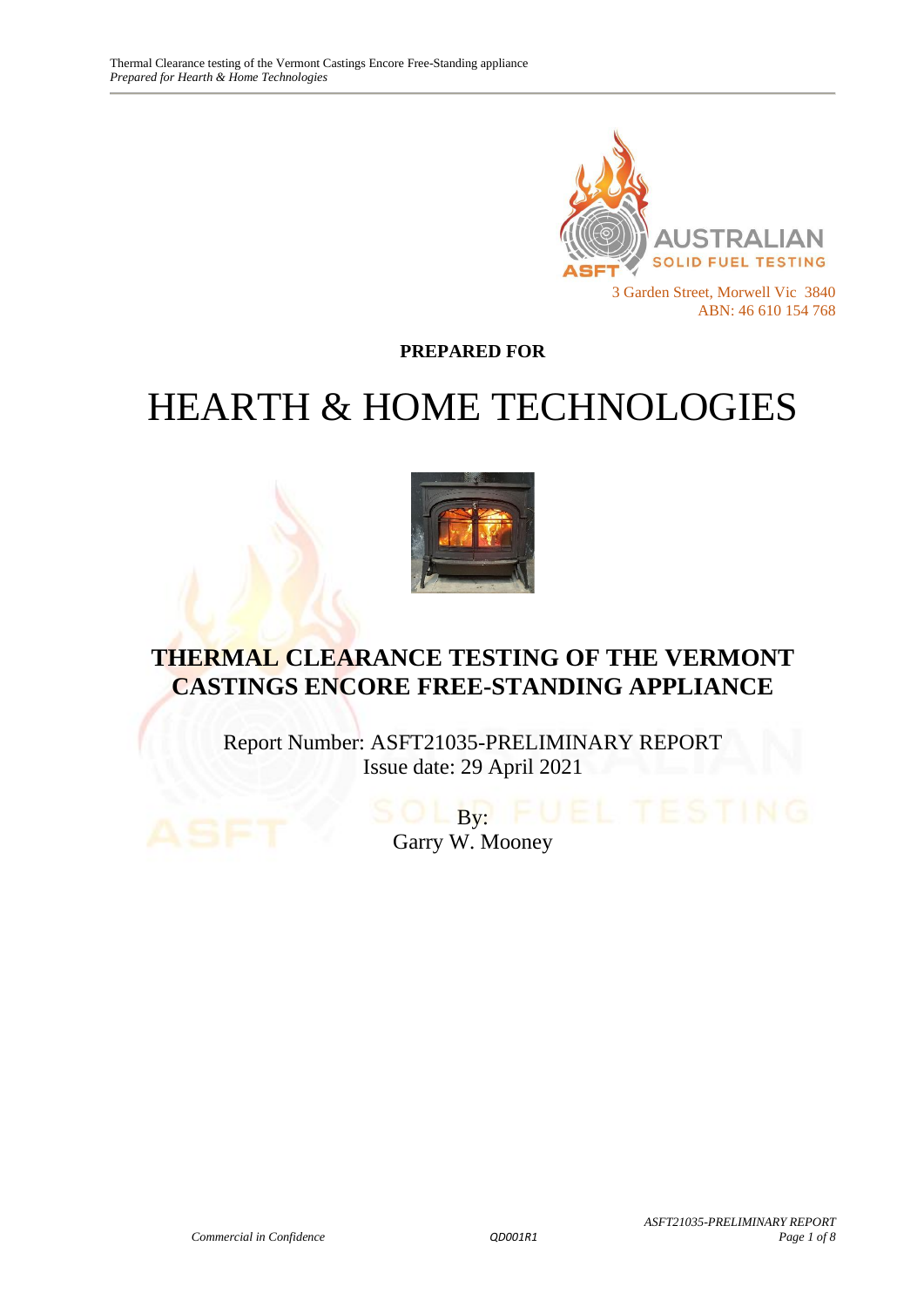#### **Report Distribution**

#### **Hearth & Home Technologies**

352 Mountain House Road Halifax, PA 17032 United States of America

Mr Brian Wallace

ASFT Report Archive



| <b>Revision</b> | Date       | Comments                                                                    |
|-----------------|------------|-----------------------------------------------------------------------------|
|                 | 29/04/2021 | Preliminary report – awaiting payment and engineering drawings of appliance |
|                 |            |                                                                             |

#### **Disclaimer**

This Report is intended only for the use of the individual or entity named above (Intended Recipient). ASFT is not liable to the Intended Recipient in respect of any loss, damage, cost or expense suffered as a result of reliance on the information contained in this Report or any actions taken or not taken on the basis of this Report. In particular, results presented in this Report relate exclusively to the samples selected by the Intended Recipient and no responsibility is taken for the representativeness of these samples.

This report shall not be reproduced except in full, without written approval of ASFT.

QD-001R1 Copyright © 2021 ASFT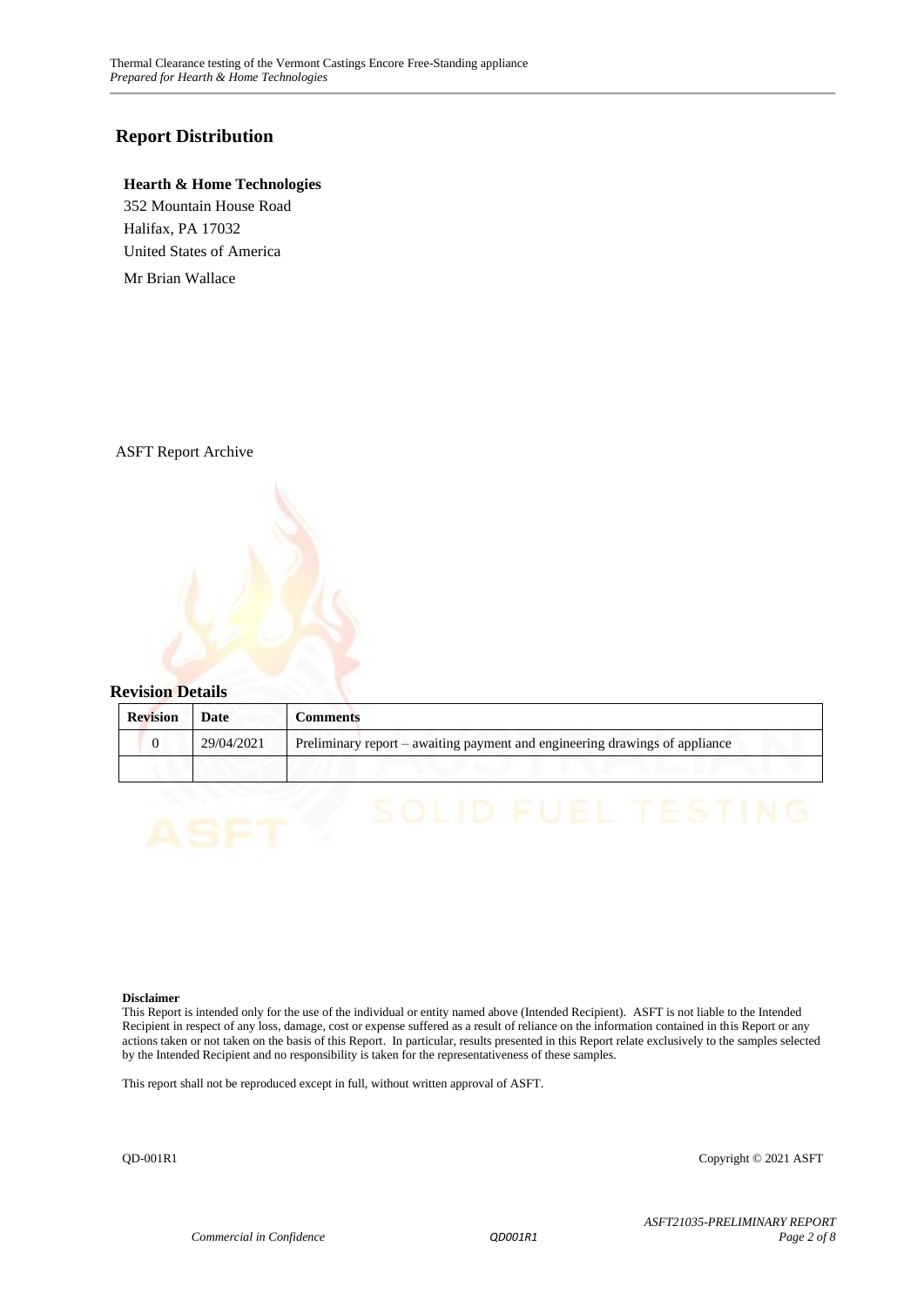#### **THERMAL CLEARANCE TESTING OF THE VERMONT CASTINGS ENCORE FREE-STANDING APPLIANCE**

#### **Report**

The Vermont Castings Encore Free-Standing appliance installed with a Wildcat 6" default flue kit was tested in two positions in a manner conforming to joint Australian/New Zealand Standard 2918:2018, Appendix B.

A minimum 935mm deep x 940mm wide x 6mm thick floor protector (compressed board) should be used under and in front of the appliance base when installing the appliance (see joint AS/NZS 2918:2018 3.3.2). The floor protector should extend 300mm in front of the appliance door and be placed centrally in the 940mm width. The Thermal resistivity of the floor protector is 0.026m².K/W for 6mm thick compressed board sheets.

The top of the appliance rear heat shield had 5 x 13mm diameter holes drilled evening across the top of the shield to allow for air flow through the rear heatshield.

The Vermont Castings Encore Free-Standing solid fuel appliance installed with a Wildcat 6" default flue kit conforms to the requirements of the joint AS/NZS 2918:2018 Standard, Appendix B.

The appliance and flue system were tested at the following clearances:

Position A – Parallel position 200mm Combustible walls 475mm 935mm 300mm 940mm Position B – Corner position Combustible walls 300mm 300mm 935mm 300mm 940mm



| <b>Signed</b> |                          | Approved     |                                      |
|---------------|--------------------------|--------------|--------------------------------------|
| <b>Name</b>   | Garry W. Mooney          | <b>Name</b>  | <b>Steve Marland</b>                 |
|               | <b>Technical Officer</b> |              | Managing Director - Australian Solid |
| <b>Title</b>  |                          | <b>Title</b> | <b>Fuel Testing</b>                  |
| Date          | 29/04/2021               | Date         | 29/04/2021                           |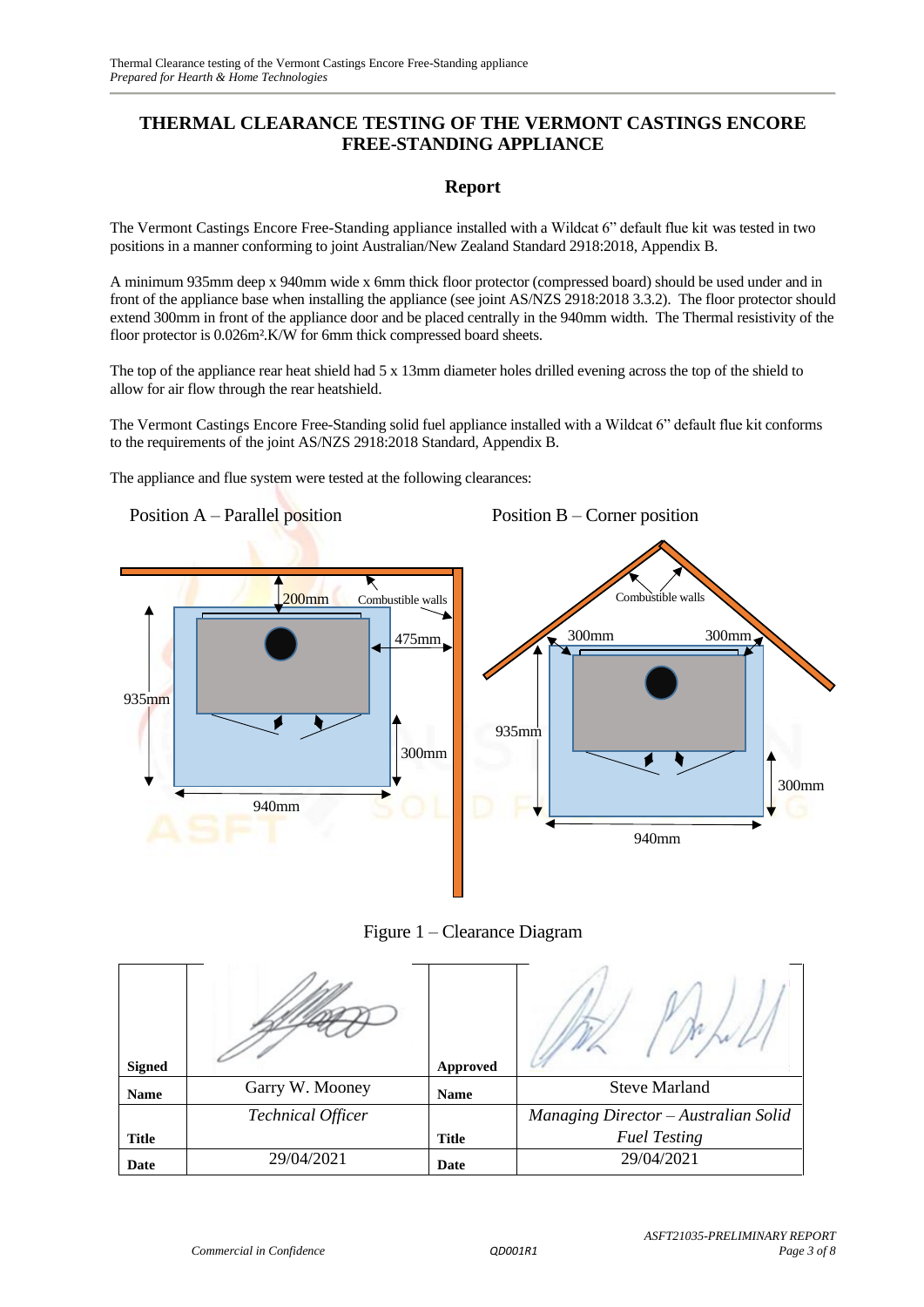### **1. INTRODUCTION**

Thermal Clearance testing of the Appliance and flue system took place on 23 April 2021 at the Australian Solid Fuel Testing Laboratory located at 3 Garden Street, Morwell, Victoria. The testing was performed by Mr G.W. Mooney and Mr S. Marland.

#### **2. PROCEDURE**

Testing was conducted as per Appendix B of AS/NZS2918;2018, Hot sites were located with the aid of an infra-red thermometer. Thermocouple tips were stapled onto the test surfaces, with black tape over the first 100 mm to facilitate consistent and accurate recording of temperatures. Thermocouple positions are shown in the table below:

| <b>Thermocouple</b> | Position                             | <b>Thermocouple</b> | Position                                 |
|---------------------|--------------------------------------|---------------------|------------------------------------------|
| No.                 |                                      | No.                 |                                          |
| 1                   | Floor - 1300mm in front of centre    | 16                  | $Floor - 150$ mm RHS of centre           |
| $\overline{c}$      | $Floor - 1200$ mm in front of centre | 17                  | $Floor - 300$ mm RHS of centre           |
| 3                   | Floor - 1050mm in front of centre    | 18                  | $Floor - 450$ mm RHS of centre           |
| 4                   | $Floor - 900$ mm in front of centre  | 19                  | Ceiling Ring – Inner front               |
| 5                   | $Floor - 750$ mm in front of centre  | 20                  | Ceiling $Ring - 25mm$ in front           |
| 6                   | $Floor - 600$ mm in front of centre  | 21                  | Ceiling Ring – Inner side                |
| 7                   | $Floor - 450$ mm in front of centre  | 22                  | Ceiling $Ring - 25mm$ to side            |
| 8                   | $Floor - 300$ mm in front of centre  | 23                  | Rear wall – mm from corner, mm above the |
|                     |                                      |                     | floor                                    |
| 9                   | $Floor - 150$ mm in front of centre  | 24                  | Rear wall $-614$ mm from corner, 904mm   |
|                     |                                      |                     | above the floor                          |
| 10                  | $Floor - Centre of flu$              | 25                  | Rear wall $-741$ mm from corner, 576mm   |
|                     |                                      |                     | above the floor                          |
| 11                  | $Floor - 150$ mm behind centre       | 26                  | RHS wall, 469mm from corner, 487mm above |
|                     |                                      |                     | the floor                                |
| 12                  | $Floor - 300$ mm behind centre       | 27                  | RHS wall, 481mm from corner, 886mm above |
|                     |                                      |                     | the floor                                |
| 13                  | Floor – 450mm LHS of centre          | 28                  | RHS wall, 528mm from corner, 461mm above |
|                     |                                      |                     | the floor                                |
| 14                  | $Floor - 300$ mm LHS of centre       | 29                  | Rear wall $-713$ mm from corner, 722mm   |
|                     |                                      |                     | above the floor                          |
| 15                  | $Floor - 150$ mm LHS of centre       | 30                  | Ambient temperature                      |

Position A – Parallel Position

| <b>Thermocouple</b> | Position                              | <b>Thermocouple</b> | Position                                 |
|---------------------|---------------------------------------|---------------------|------------------------------------------|
| No.                 |                                       | No.                 |                                          |
| 19                  | Ceiling Ring – Inner front            | 25                  | LHS wall $-227$ mm from corner, 472mm    |
|                     |                                       |                     | above the floor                          |
| 20                  | Ceiling $Ring - 25mm$ in front        | 26                  | RHS wall, 738mm from corner, 494mm above |
|                     |                                       |                     | the floor                                |
| 21                  | Ceiling $Ring - Inner side$           | 27                  | RHS wall, 817mm from corner, 918mm above |
|                     |                                       |                     | the floor                                |
| 22                  | Ceiling $Ring - 25mm$ to side         | 28                  | RHS wall, 819mm from corner, 518mm above |
|                     |                                       |                     | the floor                                |
| 23                  | LHS wall $-$ mm from corner, mm above | 29                  | LHS wall, 789mm from corner, 886mm above |
|                     | the floor                             |                     | the floor                                |
| 24                  | LHS wall $-614$ mm from corner, 904mm | 30                  | Ambient temperature                      |
|                     | above the floor                       |                     |                                          |

#### TABLE 1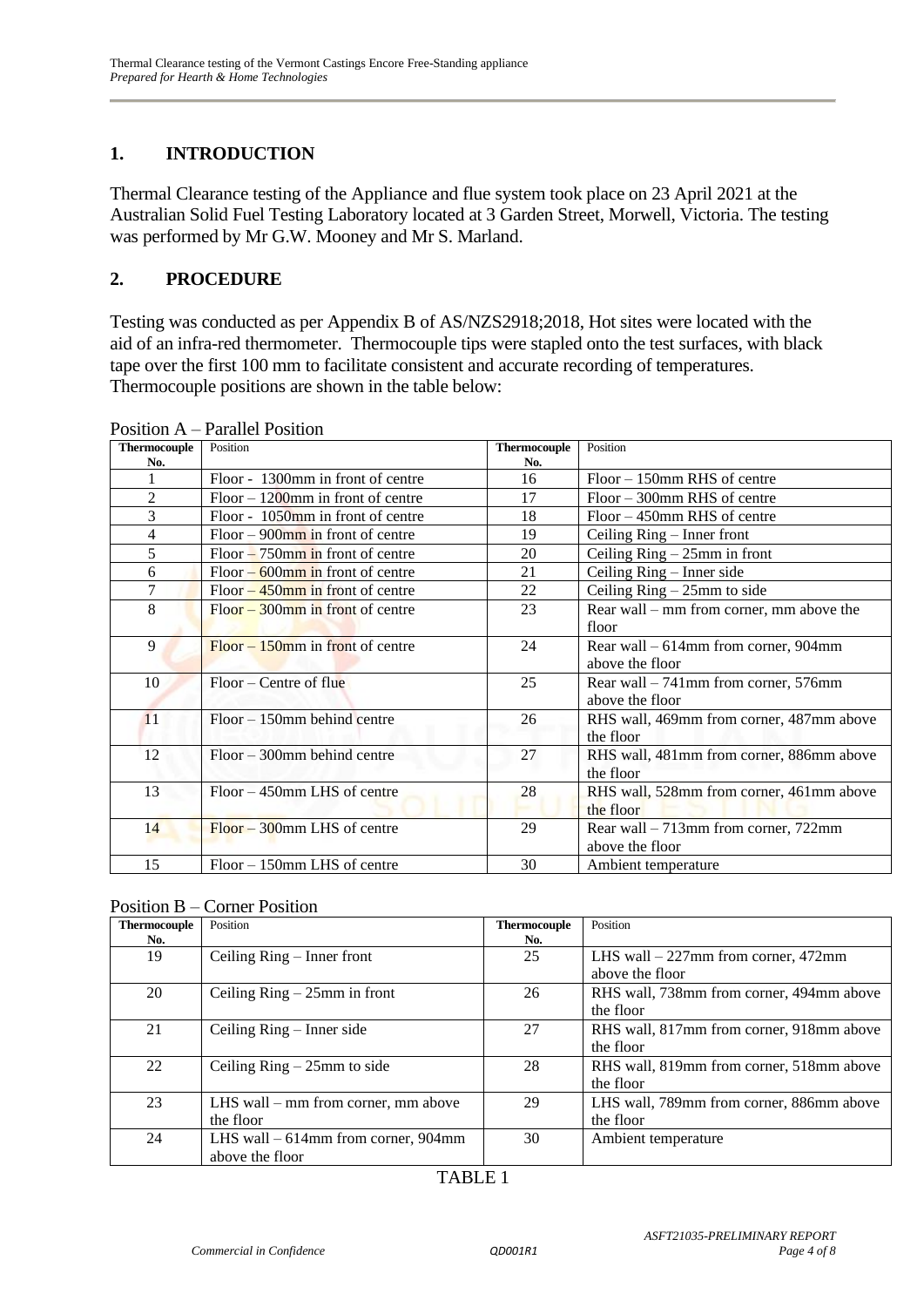#### **3. TEST FUEL**

Testing was conducted with Pinus Radiata as the test fuel which had a moisture content of 12.5% moisture. Each firewood piece was 200mm x 100mm x 40mm.

#### **4. FLUE SYSTEM**

The flue system used during testing was a Wildcat 6" default Perforated flue kit was supplied by Wildcat Industries (Aust) P/L. This flue system has been tested to joint AS/NZS 2918:2018, Appendix F. The flue height was  $4.6 \pm 0.1$ m from the floor protector. Appendix 1 shows details of the flue system.

#### **5. RESULTS**

#### **5.1 High Fire Test**

The appliance was fired in accordance with Section B9.1 of AS/NZS2918;2018. The level of fuel was maintained between 50-75% of the full volume level of the fuel chamber during the High Fire test.

The average fuel load for initiating the High Fire tests was 6.5kg with an average refuelling rate of 1.0kg/10 minutes.

During High Fire testing it was found that the highest surface temperatures occurred when the primary air control and the flue by-pass of the appliance was fully open.

#### **5.2 Flash Fire Test**

Immediately after the High Fire test was completed, sufficient embers were removed to bring the fire bed to a level of 15-25% of the fuel chamber volume. The appliance was then fired in accordance with Section B9.2 of AS/NZS2918;2018.

The average fuel load for initiating the Flash Fire tests was 5.4kg.

The highest temperature rises were achieved by leaving the main doors resting against the door catch with the primary air and the flue by-pass fully open.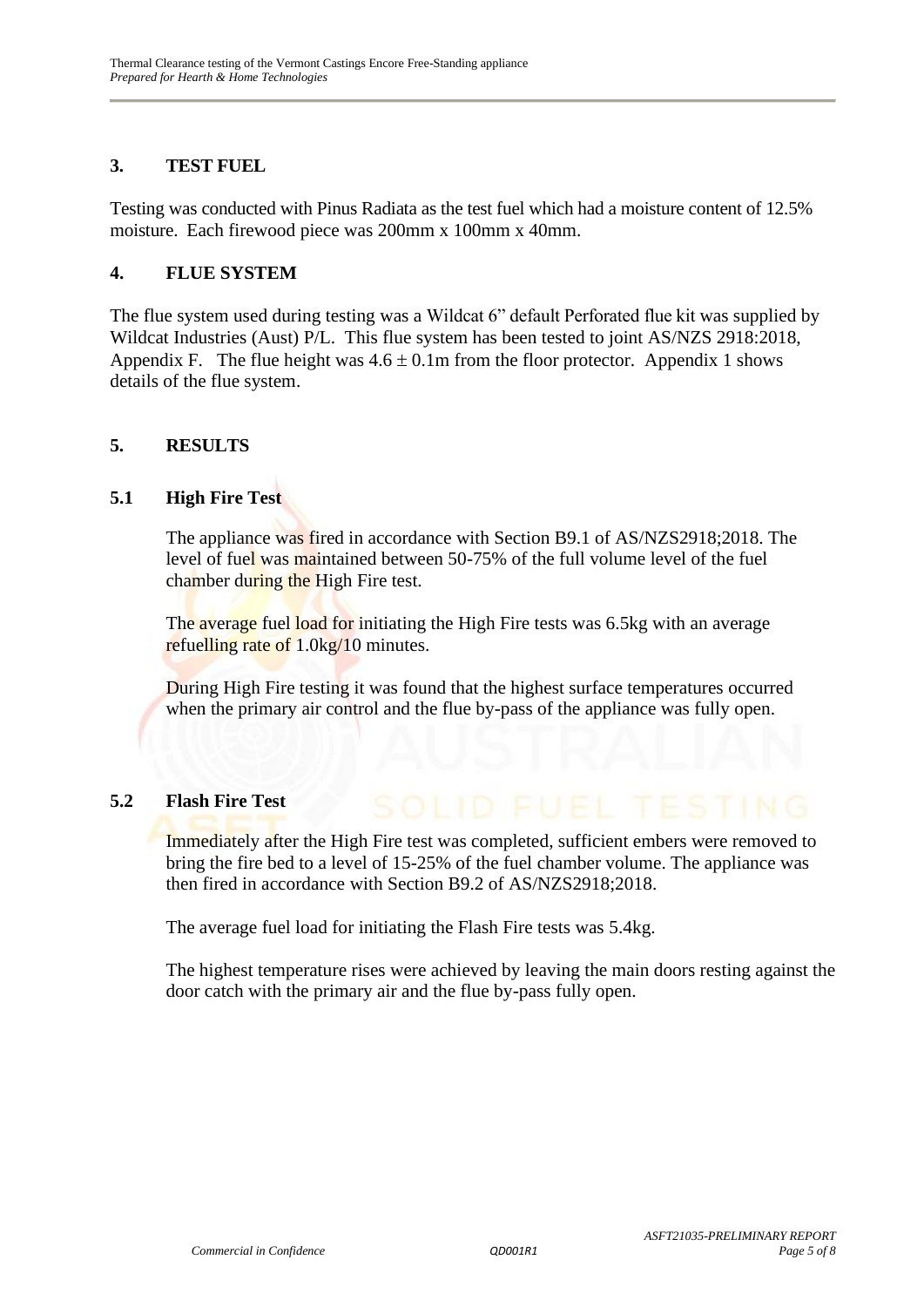#### **5.3 Ambient and Test Surface Temperatures**

The Tables below show the Ambient temperatures and test surfaces temperatures during testing of the appliance and flue combination:

| <b>Position</b> | <b>High Fire</b> | <b>Flash Fire</b> |
|-----------------|------------------|-------------------|
|                 | $15.0 - 20.8$    | $19.2 - 21.9$     |
|                 | $18.6 - 21.0$    | $19.4 - 21.2$     |

#### *Ambient Temperature RangeC*

#### *Maximum Surface Temperature Rise above Ambient - Position A*

| <b>Position</b>  | <b>Thermocouple</b><br><b>Number</b> | <b>High Fire</b><br>Test $(^{\circ}C)$ | <b>Thermocouple</b><br><b>Number</b> | <b>Flash Fire</b><br>Test $(^{\circ}C)$ |
|------------------|--------------------------------------|----------------------------------------|--------------------------------------|-----------------------------------------|
| Floor            |                                      | 46.2                                   |                                      | 55.9                                    |
| Ceiling          | 20                                   | 33.7                                   | 20                                   | 70.3                                    |
| <b>Rear Wall</b> | 29                                   | 61.1                                   | 29                                   | 83.0                                    |
| Side Wall        | 26                                   | 60.7                                   | 26                                   | 81.9                                    |

#### *Maximum Surface Temperature Rise above Ambient - Position B*

| <b>Position</b> | <b>Thermocouple</b><br><b>Number</b> | <b>High Fire</b><br>Test $(^{\circ}C)$ | <b>Thermocouple</b><br><b>Number</b> | <b>Flash Fire</b><br>Test $(^{\circ}C)$ |
|-----------------|--------------------------------------|----------------------------------------|--------------------------------------|-----------------------------------------|
| Ceiling         | 20                                   | 55.4                                   | 22                                   | 56.0                                    |
| <b>RHS Wall</b> | 26                                   | 60.4                                   | 28                                   | 48.0                                    |
| <b>LHS Wall</b> | 24                                   | 54.3                                   | 29                                   | 56.7                                    |

#### **5.4 Uncertainty of Measurement Statement**

- 5.5.1 The uncertainty of distance measurement for determining clearance distances was not greater than  $\pm$  3mm.
- 5.5.2 The uncertainty of temperature measurement during the entire test period was a maximum of  $\pm 2$ °C at a 95% confidence level.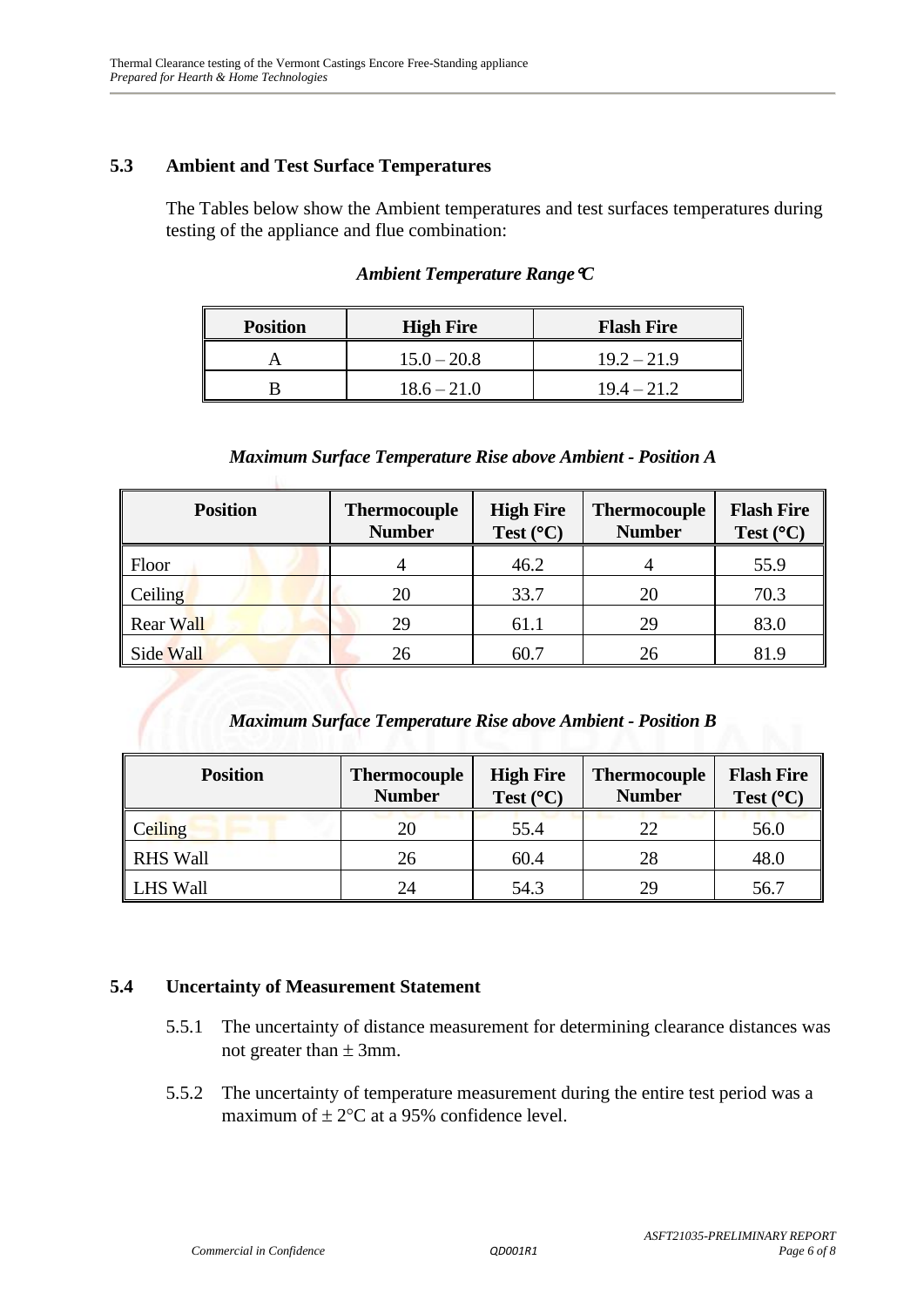#### **6. APPLIANCE CONSTRUCTION DETAILS**

The test results reported directly relate to the appliance/flue system tested. The details of the appliance given in this section include features which may affect safety clearances. Any change in the design/construction of this appliance or flue may invalidate this report. Below are the constructions details of the appliance:

| Appliance Model Name: Encore 2040<br>Serial No: HF2511673                              |                            |                                 |  |  |  |
|----------------------------------------------------------------------------------------|----------------------------|---------------------------------|--|--|--|
| <b>Manufacturer: Vermont Casting</b>                                                   |                            |                                 |  |  |  |
| Overall Height: 665mm                                                                  | Overall Depth: 635mm       | Overall Width: 695mm            |  |  |  |
| Top Plate Width: 687mm                                                                 | Top Plate Depth: 350-395mm | Top Plate Thickness: 10mm       |  |  |  |
| Griddle Width: 435mm                                                                   | Griddle Depth: 120-220mm   | Griddle Thickness: 8mm          |  |  |  |
| Appliance Legs Height: 180mm                                                           | Depth: 18-48mm             | Width: 18-48mm                  |  |  |  |
| Usable Firebox Height: 290mm                                                           | Width: 530mm               | Depth: 248mm                    |  |  |  |
| Usable Firebox Volume: 38.12 Litres                                                    |                            |                                 |  |  |  |
| Firebox Material Type/Seam Fully Welded: Fully sealed 8mm case iron                    |                            |                                 |  |  |  |
| Firebrick Type: Ceramic, sides, and rear                                               |                            |                                 |  |  |  |
| Main Door Opening Height: 280mm                                                        | Width: 540mm               |                                 |  |  |  |
| Door Height: 245-360mm                                                                 | Width: 325-327mm           | Depth: 28mm<br>$\times 2$ doors |  |  |  |
| Door glass Height: 180-225mm                                                           | Width: 203mm               | $\times 2$ doors                |  |  |  |
| Primary Air Location: Below firebox at rear                                            |                            |                                 |  |  |  |
| Dimension of Primary Air: $1$ slot $98 \times 12$ mm + 2 slots $28 \times 8 - 12$ mm   |                            |                                 |  |  |  |
| Area of Primary (mm <sup>2</sup> ): 1,176+560 = 1,736mm <sup>2</sup>                   |                            |                                 |  |  |  |
| Secondary/Tertiary Air Location: Rear of firebox, 50mm above grate                     |                            |                                 |  |  |  |
| Dimension of Secondary/Tertiary Air: 2 holes @ 6mm + 6 holes @ 4.5mm                   |                            |                                 |  |  |  |
| Area of Secondary/Tertiary Air (mm <sup>2</sup> ): $56.56+95.44 = 152$ mm <sup>2</sup> |                            |                                 |  |  |  |
| Baffle Plate size: N/A                                                                 |                            |                                 |  |  |  |
| Damper: 430×80×5mm                                                                     |                            |                                 |  |  |  |
| Flue Dimensions: 152mm                                                                 |                            |                                 |  |  |  |
| <b>Spigot Dimensions:</b>                                                              | OD: 166mm                  | ID: 156mm                       |  |  |  |
| Spigot to Rear of Appliance: 20mm                                                      |                            |                                 |  |  |  |
| Rear Internal to External Heat Shield: 20-35mm                                         |                            |                                 |  |  |  |
| Rear Heat Shield: 5 holes @ 13mm in top of appliance rear heat shield, bottom half     |                            |                                 |  |  |  |
| Firebox to Side External Heat Shield: N/A                                              |                            |                                 |  |  |  |
| Heat Shield Below Appliance: 492mm wide $\times$ 435mm deep with 25 – 60mm air gap     |                            |                                 |  |  |  |
| Heat Shield Material Type: 1mm steel                                                   |                            |                                 |  |  |  |
| Water Heater Fitted: No                                                                |                            |                                 |  |  |  |
| Fan Location/Speeds: N/A                                                               |                            |                                 |  |  |  |
| Catalytic Combustor fitted: Yes, 315×60×25mm                                           |                            |                                 |  |  |  |
| Grate: Yes                                                                             |                            |                                 |  |  |  |
| NOTE: Accuracy of measurement is $\pm 5\%$ of the measured value                       |                            |                                 |  |  |  |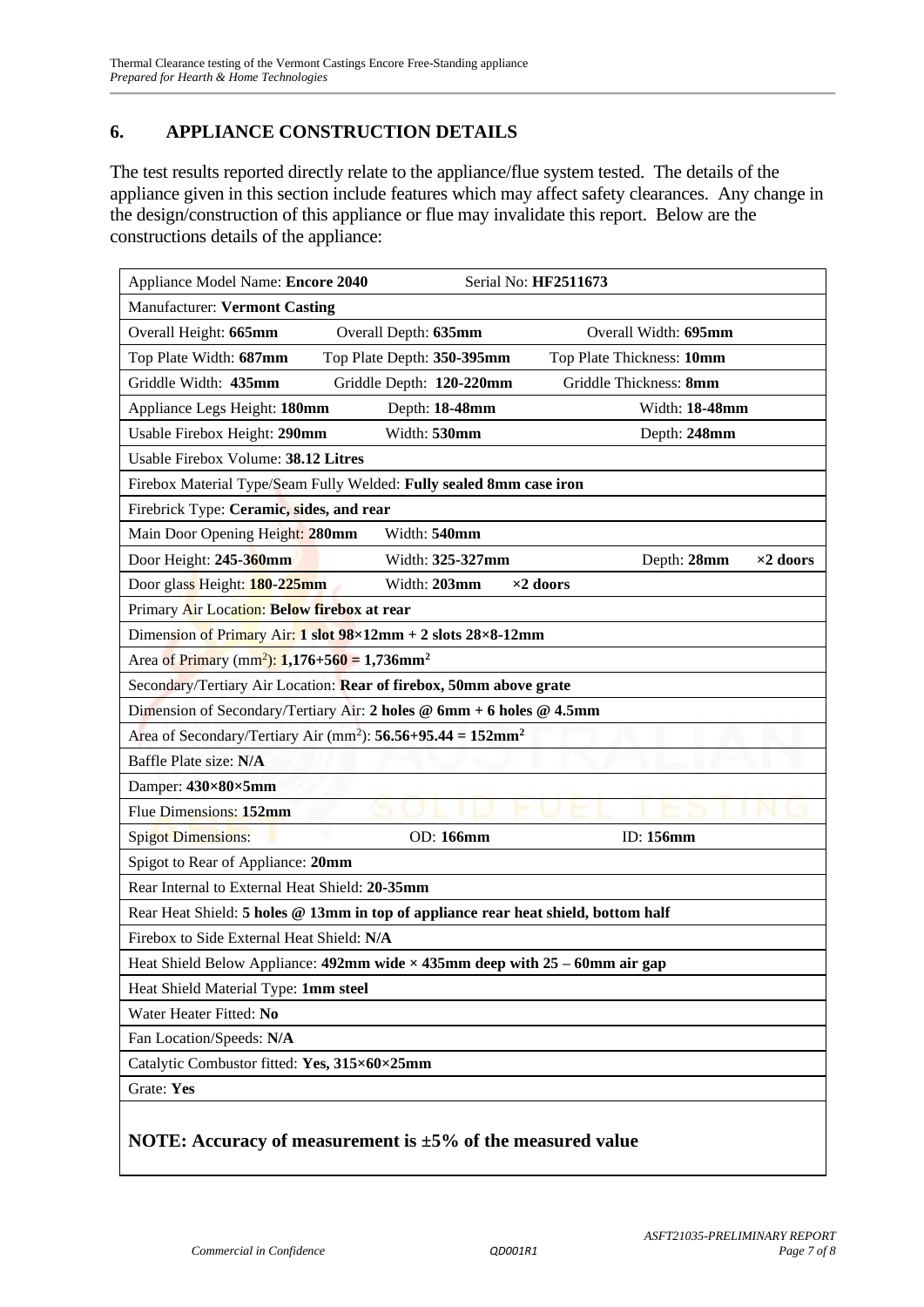## **7. CONCLUSION**

The Vermont Castings Encore Free-Standing appliance installed with a Wildcat 6" default flue kit, conforms to the requirements of Australian/New Zealand Standard 2918:2018, with respect to floor, ceiling, side wall and rear wall surface temperatures, when tested in the test positions shown in Figure 1 of this report in accordance with Appendix B of AS/NZS2918;2018.